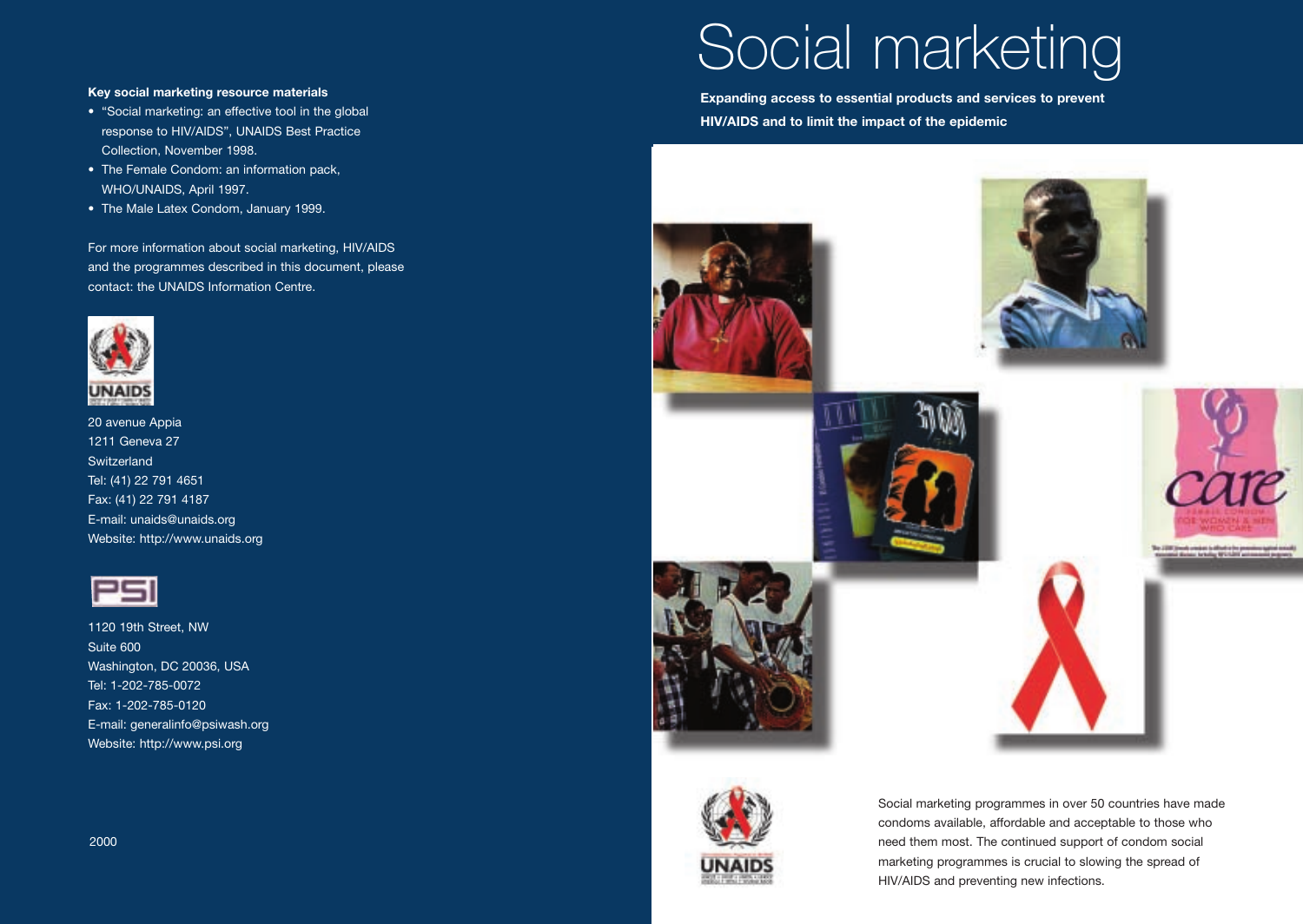### What is Social Marketing?

"Social marketing" is the adaptation of commercial marketing techniques for social goals. Using traditional commercial marketing techniques, social marketing makes needed products available and affordable to low-income people, while encouraging the adoption of healthier behaviour.

Social marketing has become increasingly popular among governments and donors as a way of addressing serious health issues in developing countries. While social marketing has its roots in family planning, it has been the use of social marketing to respond to the AIDS epidemic that has attracted much of this attention.

Using commercial marketing techniques, social marketing makes the product available and affordable while linking it to a communications campaign geared to effect sustainable behavioural change.

In the mid-1980s, condom social marketing emerged as an effective tool in combating the spread of HIV/AIDS. Maintaining a product focus, social marketing programmes have adapted and continue to adapt distribution and communications techniques to meet the challenges posed by the epidemic. Social marketing programmes have made condoms available, affordable, and acceptable in countries affected by the epidemic and have used communications messages to raise awareness of the disease and reach people, governments and organizations.

In 1998, social marketing programmes distributed more than 783 million condoms in over 50 countries and conducted targeted communications campaigns in countries as economically and culturally diverse as Haiti, Myanmar, The Russian Federation, South Africa, Zambia and Zimbabwe.

Since its establishment in 1996, the Joint United Nations Programme on HIV/AIDS (UNAIDS) has supported social marketing activities within the context of an expanded response to HIV and AIDS. In addition to expanding access to and stimulating use of condoms, social marketing has contributed to broad behavioural change in a range of contexts. This document highlights three key lessons that have been learned in encouraging and promoting condom social marketing.

- **Seed money can effectively be used to leverage additional resources for major public health impact.**
- **Social marketing can be applied to new products and services.**
- **Social marketing can help create an enabling and supportive environment for behavioural change.**

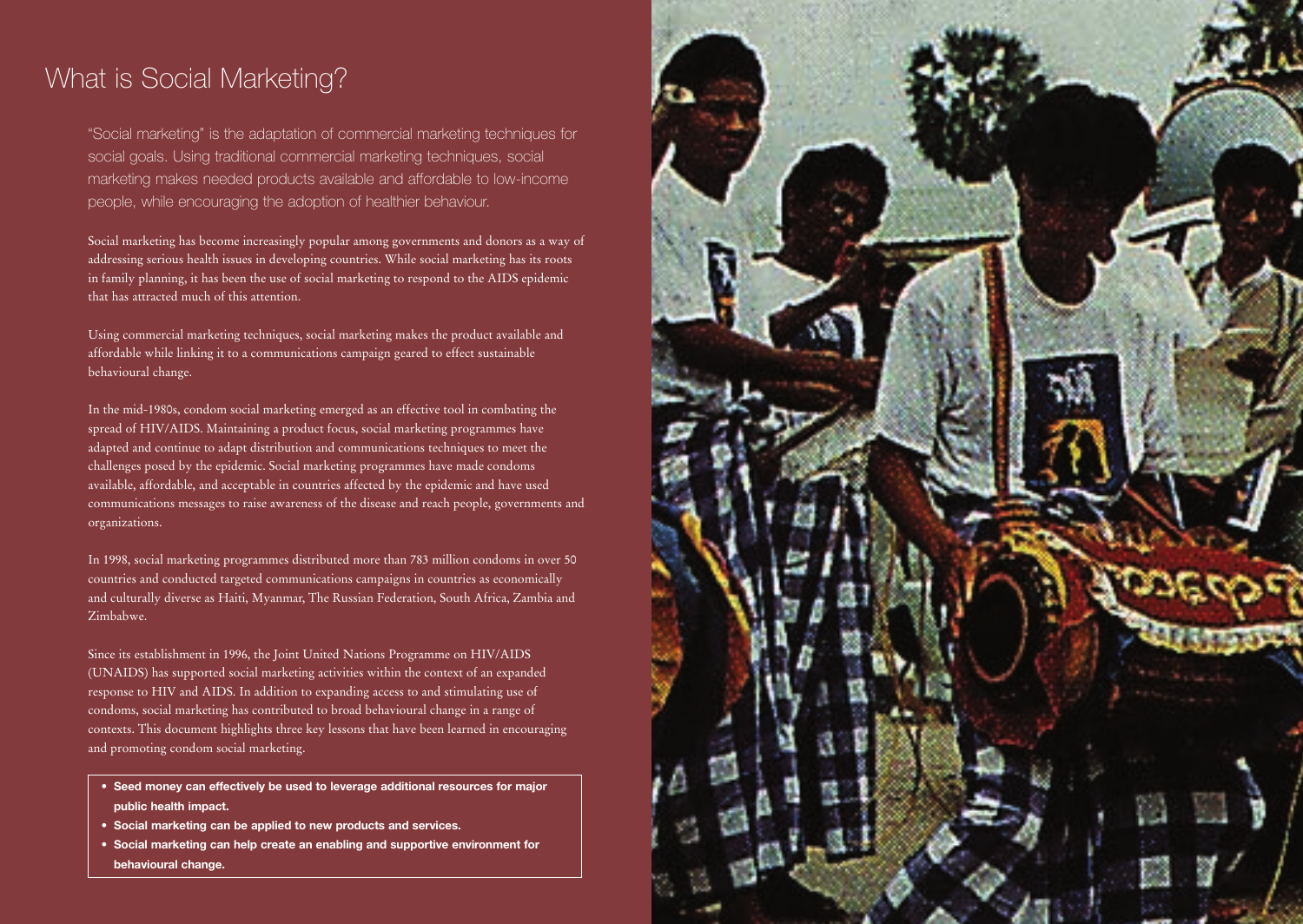*Seed money can effectively be used to leverage additional resources for major public health impact.*

# Case Study: **Myanmar**

In mid-1995, with support from Myanmar's official National AIDS Programme (NAP) and UNICEF, Population Services International (PSI) conducted formative social marketing research. A condom brand name was developed — APHAW that means "trusted companion" in Burmese. Unfortunately, fundraising activities met with limited success, and PSI was only able to implement a small, pilot-project in 1996/97, with distribution averaging about 65,000 APHAW condoms per month.

Recognising the need for, and availability and accessibility of high quality condoms throughout a much wider area of Myanmar, UNAIDS provided a special grant to jumpstart activities on a larger scale and catalyse interest among other donors to support on-going activities. With this support, the condom social marketing project increased availability and acceptability of condoms, especially amongst those groups that are particularly vulnerable to HIV/AIDS.

The project has:

- **• identified and researched a range of population groups that practise high-risk behaviours, including migrant workers, commercial sex workers, injecting drug users, and out-of-school youth;**
- **• developed targeted marketing campaigns, including Information, Education & Communication (IEC) and outreach activities, promotion and advertising, and condom distribution;**
- **• distributed over one million condoms in the first three months triple the previous three months' distribution prior to UNAIDS support;**

In addition, key components of the UNAIDS-supported project were to increase local capacity to prevent STDs and HIV/AIDS and to mobilize other donor resources for longterm project implementation. Here, too, the project achieved great success and has:

**• trained local government authorities and health care officials in HIV/AIDS, social marketing, and behaviour change and prevention strategies. This training provided a unique opportunity to obtain support at the local level to carry out project activities;**



- **trained numerous local NGOs and community based organizations in social marketing and related activities to foster enhanced collaboration;**
- **trained retailers in social marketing, basic marketing theory, condom retailing and provided them with information on HIV/AIDS so that the retailers could provide some level of support in addition to APHAW condoms;**
- **with the demonstrated success of social marketing with UNAIDS support, PSI motivated the British Government's Joint Funding Scheme (JFS) to provide a grant of almost £500,000 for two additional years of expanded social marketing activities;**
- **secured additional funds to launch targeted social marketing campaigns along Myanmar's borders — high traffic areas for cross-border trade, transportation and HIV/AIDS.**

The importance of UNAIDS support to the Myanmar social marketing project was crucial to long-term HIV/AIDS prevention activities in the country. Without this unique support to jump-start activities and catalyse other donors, it is not clear what future social marketing and, therefore, a steady supply of quality condoms would have had in Myanmar. UNAIDS is now working closely with PSI to identify other countries and situations where this type of seed money can make all the difference. In addition to several social marketing assessments in various countries, UNAIDS has supplied seed money to PSI to start social marketing activities in Liberia and The Russian Federation.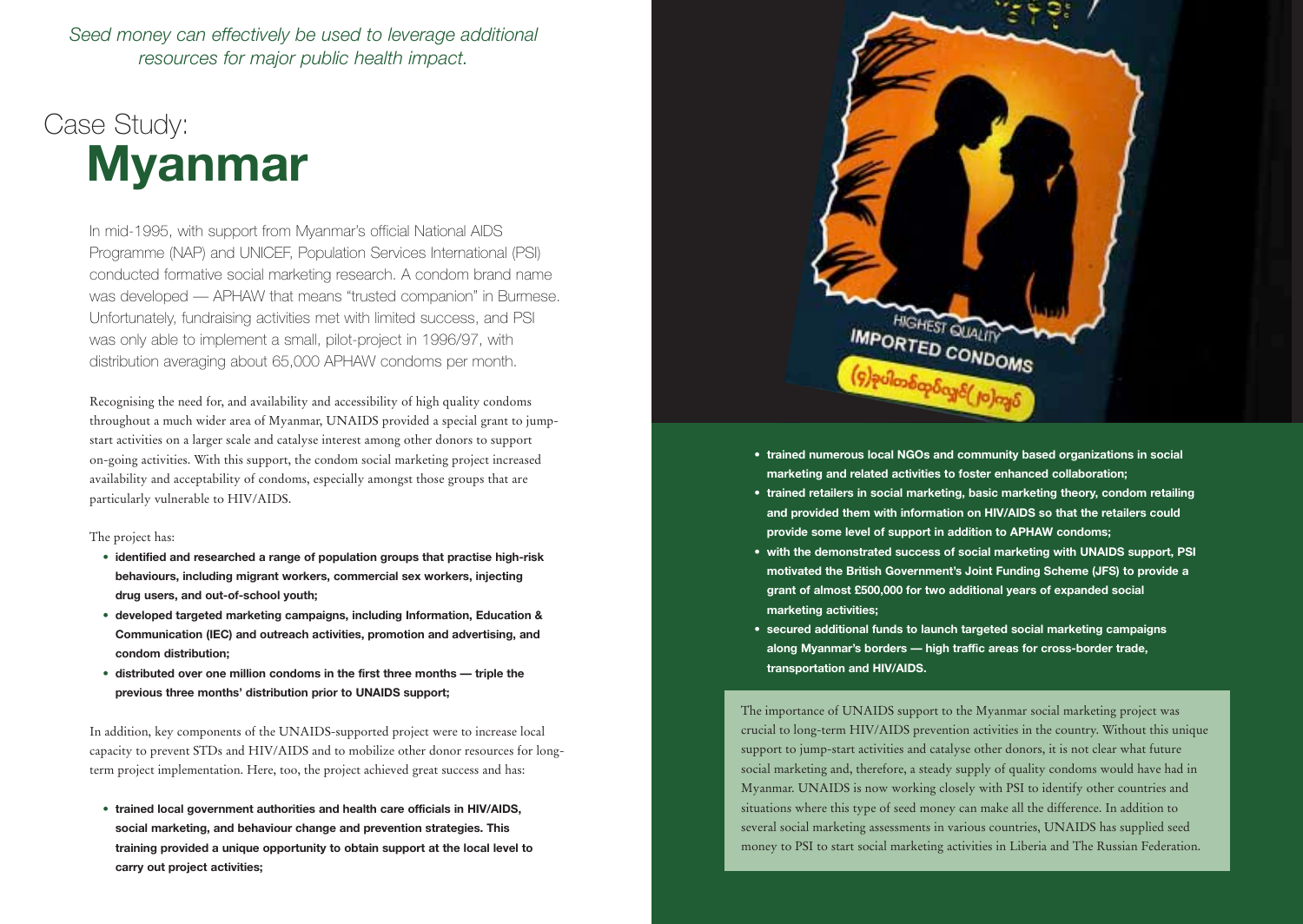## Case Study: **The Female Condom**

The success of male condom social marketing in both family planning and HIV/AIDS prevention programmes has led to a natural progression to consider use of social marketing in creating interest and access to the female condom, a relatively new device that provides additional protection against STDs and HIV/AIDS. The first large-scale social marketing launch of the female condom was the "care contraceptive sheath" in Zimbabwe in 1997. Female condom social marketing has now been tested and expanded in at least eight additional countries.

While social marketing uses commercial techniques and often works in close collaboration with government activities, social marketing programmes should not conflict with either normal private sector sales of products or the government's free distribution. In fact, all three mechanisms need to be complementary — each providing products to different audiences, thereby making the products more widely available to all. Where commercial marketing is competitive and profit-motivated, social marketing's primary objective is to improve health by expanding the market and use for specific products.





Each of these sectors has a delivery system, a target audience (or audiences) and standard methods of operation. The table below gives some examples of the different sectors' approaches to promotion and distribution of the female condom.

|                           | <b>Public Sector</b>                                                                              | <b>Social Marketing</b>                                                                                                                                         | Commercial                                                                                                        |
|---------------------------|---------------------------------------------------------------------------------------------------|-----------------------------------------------------------------------------------------------------------------------------------------------------------------|-------------------------------------------------------------------------------------------------------------------|
| <b>Product</b>            | Identical polyurethane sheath manufactured by<br>The Female Health Company                        |                                                                                                                                                                 |                                                                                                                   |
| Packaging                 | Bulk foil - the Female<br>Condom.                                                                 | Brand name and package<br>developed for project -<br>the care contraceptive<br>sheath, Dominique.                                                               | International or regional<br>brand from the<br>manufacturer - Reality,<br>Femidom.                                |
| Price                     | Free to the consumer.                                                                             | Highly subsidised - retail<br>price between 8 and 30 US<br>cents per female condom.                                                                             | Profit making - retail price<br>in excess of \$1 per<br>female condom.                                            |
| <b>Distribution</b>       | Clinics, non-governmental<br>organisations (NGOs) and<br>community-based<br>organisations (CBOs). | Traditional and non-<br>traditional outlets - very<br>wide accessibility when and<br>where people need<br>the product.<br>Primarily in the<br>developing world. | Mainly traditional outlets<br>such as pharmacies and<br>chain stores.<br>Primarily in Europe and<br>North America |
| <b>Target</b><br>Audience | Poorest of the poor,<br>outside the cash economy.<br>Clinic attendees.                            | Lower income groups.<br>Specific target audiences.                                                                                                              | Middle and upper<br>income groups.                                                                                |
| <b>Promotion</b>          | Posters, flip charts, peer<br>education, health workers.                                          | Brand advertising. Mass<br>media, point-of-purchase,<br>special events, in-store<br>promotions.                                                                 | Brand advertising. Limited<br>mass media and point-of-<br>purchase.                                               |

In addition to different distribution and pricing strategies — free in a clinic versus sold at a subsidized price in a liquor outlet, for example — the public sector and social marketing can develop different messages for their chosen audiences. Again, collaborative development can prevent duplication and a misallocation of limited resources.

UNAIDS, PSI and The Female Health Company, manufacturers of the female condom, collaborate on female condom social marketing programmes in several areas including development of resource materials, IEC tools and programming guides.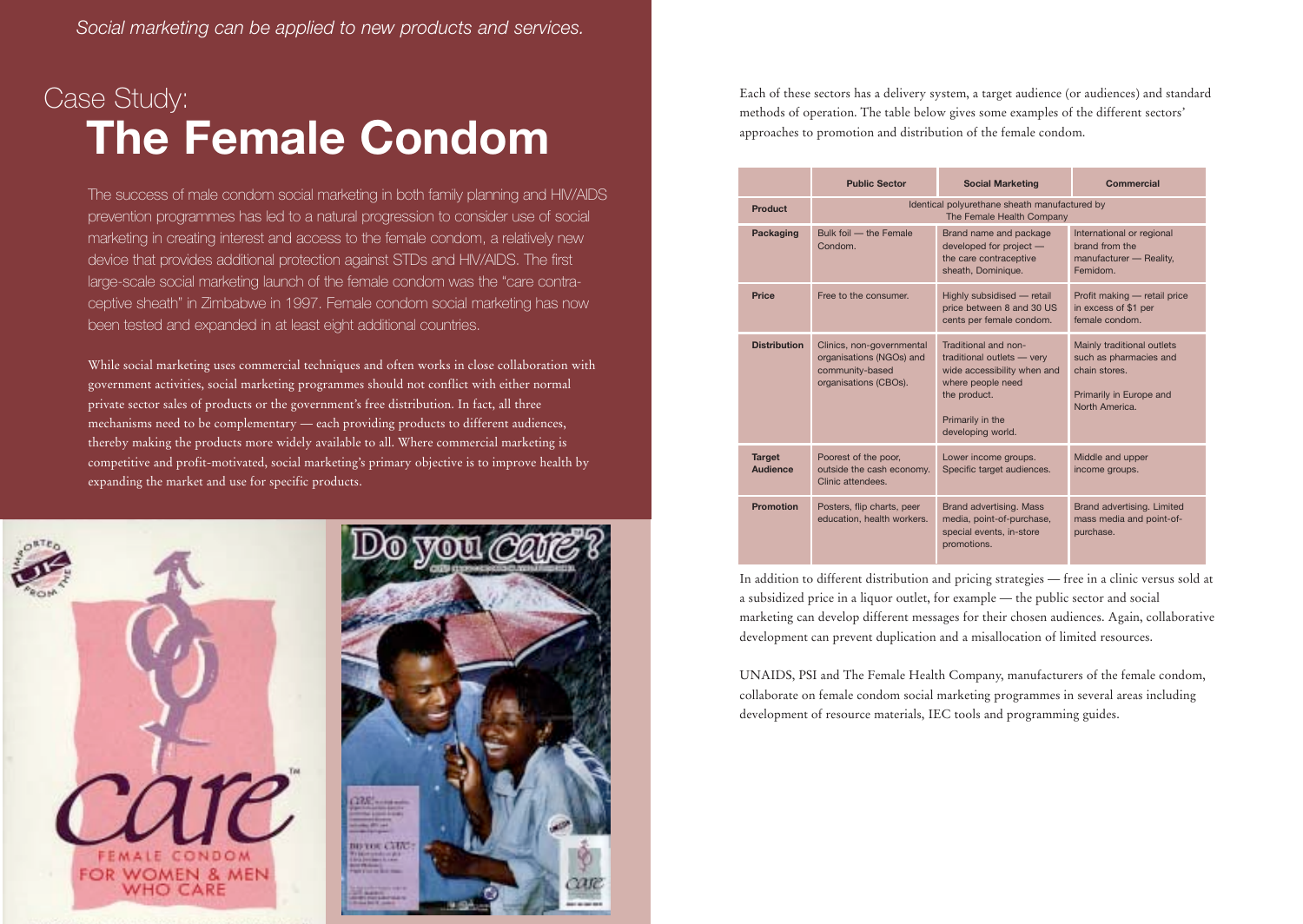*Social marketing can help create an enabling and supportive environment for behavioural change.*

### Case Study: **South Africa and Nigeria**

Prevention of HIV is a sensitive issue requiring the support of all sectors of society. Social marketing has been extremely successful in creating environments in which behaviours can change. One way of influencing society has been in recruiting prominent individuals and groups to deliver and endorse safer sex messages. This approach has been successful with peer educators, sports and music figures, religious leaders and politicians.

Nobel Prize winner Archbishop Tutu has delivered an impassioned plea for South Africans to face the facts about HIV and AIDS in "The Rubber Revolution", a documentary produced by PSI's South African partner, the Society for Family Health (SFH). In the documentry produced in 1996 Tutu, along with Catholic and Muslim leaders and various national sports figures, discussed the importance of open discussions about sexuality and HIV/AIDS. The documentary, especially Tutu's participation, was so well received that at the end of 1996 SFH again met with Tutu to produce television and radio public service announcements (PSA). Filmed in his office in the South African Truth and Reconciliation Commission, Tutu said:

*Fellow South Africans, I am Archbishop Desmond Tutu. Our great nation faces a terrible challenge with HIV and AIDS spreading so fast. We in the church believe that sex should only take place within marriage. However, for those of you who do practise sex outside of marriage, I encourage you to take the right precautions and practise safer sex. Please use condoms.*

Archbishop Tutu's PSA along with two other messages from prominent South Africans first aired on World AIDS Day 1996. Prior to his involvement, the South African Broadcasting Corporation had not allowed the word "condom" to be used on prime time television. Archbishop Tutu's PSA helped SFH to open the airwaves and dramatically influence the media policy and the general environment and culture in which sexuality is discussed and, indeed, practised.

In an interview just after the premiere of the PSA, Tutu was asked about how he was able to reconcile condom use and safer sex with his religious beliefs and leadership. He said that the rapid spread of HIV and AIDS in South Africa made it impossible for anyone truly committed to the new South Africa NOT to take action. He said:

*While we in the church believe in sex only within marriage, we have to face reality and give our young people reasonable alternatives. We simply cannot ignore what is happening.*

The Society for Family Health in Nigeria launched its own high profile campaign with world-class football star, Sunday Oliseh, who is a prominent role model in Nigeria. SFH produced print, radio and television messages with Oliseh promoting condom use, safer sex and the social marketing brand, Gold Circle. The campaign was launched simultaneously with the 1998 World Cup Soccer tournament, in which Oliseh led the national team.

Data on the reach of the Sunday Oliseh campaign confirmed that a very high percentage of survey respondents saw the advert during the World Cup and displayed very high recall of the key messages.